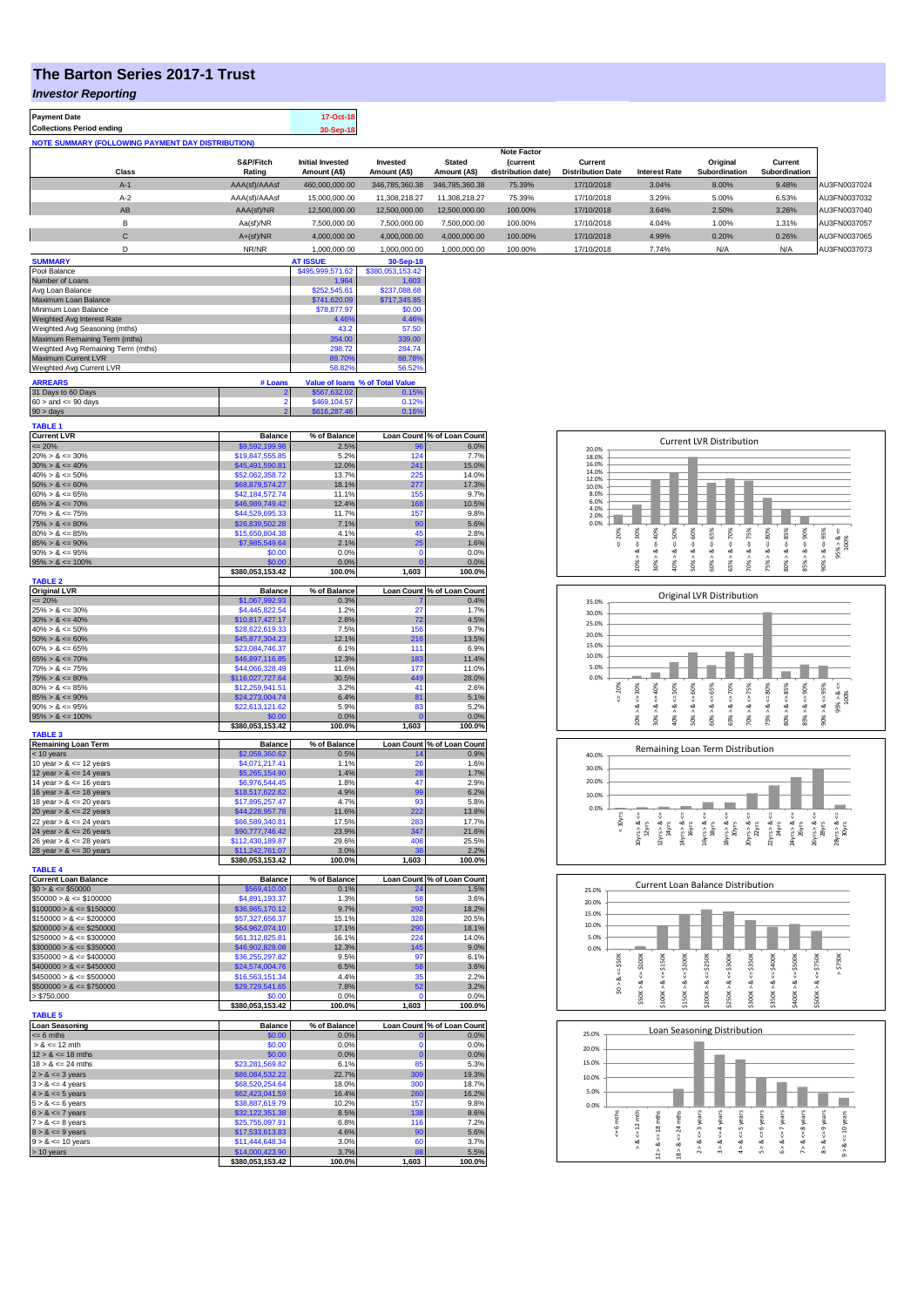## **The Barton Series 2017-1 Trust**

## *Investor Reporting*

| <b>Payment Date</b>                                                       |                                  | 17-Oct-18         |                   |                            |
|---------------------------------------------------------------------------|----------------------------------|-------------------|-------------------|----------------------------|
| <b>Collections Period ending</b>                                          |                                  | 30-Sep-18         |                   |                            |
| TABLE <sub>6</sub>                                                        |                                  |                   |                   |                            |
| Postcode Concentration (top 10 by value)                                  | <b>Balance</b>                   | % of Balance      | <b>Loan Count</b> | % of Loan Count            |
| 2650                                                                      | \$9,024,460.10                   | 2.4%              | 42                | 2.6%                       |
| 2615                                                                      | \$7,111,605.80                   | 1.9%              | 28                | 1.7%                       |
| 2914                                                                      | \$7,084,924.15                   | 1.9%              | 21                | 1.3%                       |
| 6210                                                                      | \$6,989,890.31                   | 1.8%              | 35                | 2.2%                       |
| 2905                                                                      | 6,716,240.08                     | 1.8%              | 25                | 1.6%                       |
| 2602                                                                      | \$6,497,546.96                   | 1.7%              | 23                | 1.4%                       |
| 5108                                                                      | \$6,420,256.55                   | 1.7%              | 37                | 2.3%                       |
| 2617<br>5109                                                              | \$5,582,300.34                   | 1.5%              | 18<br>29          | 1.1%                       |
|                                                                           | \$5,542,997.75<br>\$5,140,001.61 | 1.5%              | 20                | 1.8%                       |
| 2913                                                                      |                                  | 1.4%              |                   | 1.2%                       |
| <b>TABLE 7</b>                                                            |                                  |                   |                   |                            |
| <b>Geographic Distribution</b>                                            | <b>Balance</b>                   | % of Balance      |                   | Loan Count % of Loan Count |
| <b>Australian Capital Territory</b>                                       | \$68,070,185.97                  | 17.9%             | 254               | 15.8%                      |
| New South Wales                                                           | \$60,656,246.28                  | 16.0%             | 245               | 15.3%                      |
| Northern Territory                                                        | \$1,204,468.43                   | 0.3%              | Æ                 | 0.3%                       |
| Queensland                                                                | \$12.173.021.55                  | 3.2%              | 48                | 3.0%                       |
| South Australia                                                           | \$156,880,665.94                 | 41.3%             | 747               | 46.6%                      |
| Tasmania                                                                  | \$744,750.92                     | 0.2%              | o                 | 0.1%                       |
| Victoria                                                                  | \$9,601,153.14                   | 2.5%              | 35                | 2.2%                       |
| Western Australia                                                         | \$70,722,661.19                  | 18.6%             | 267               | 16.7%                      |
|                                                                           | \$380,053,153.42                 | 100.0%            | 1,603             | 100.0%                     |
| <b>TABLE 8</b><br>Metro/Non-Metro/Inner-City                              | <b>Balance</b>                   | % of Balance      |                   | Loan Count % of Loan Count |
| Metro                                                                     | \$297,555,726.42                 | 78.3%             | 1241              | 77.4%                      |
| Non-metro                                                                 | \$81,568,512.80                  | 21.5%             | 358               | 22.3%                      |
| Inner city                                                                | \$928,914.20                     | 0.2%              |                   | 0.2%                       |
|                                                                           | \$380,053,153.42                 | 100.0%            | 1,603             | 100.0%                     |
| <b>TABLE 9</b>                                                            |                                  |                   |                   |                            |
| <b>Property Type</b>                                                      | <b>Balance</b>                   | % of Balance      |                   | Loan Count % of Loan Count |
| <b>Residential House</b>                                                  | \$348,188,461.50                 | 91.6%             | 1458              | 91.0%                      |
| <b>Residential Unit</b>                                                   | \$31,658,425.87                  | 8.3%              | 144               | 9.0%                       |
| Rural                                                                     | \$206,266.05                     | 0.1%              |                   | 0.1%                       |
| Semi-Rural                                                                | \$0.00                           | 0.0%              | O                 | 0.0%                       |
|                                                                           | \$380,053,153.42                 | 100.0%            | 1,603             | 100.0%                     |
| <b>TABLE 10</b><br><b>Occupancy Type</b>                                  | <b>Balance</b>                   | % of Balance      |                   | Loan Count % of Loan Count |
| Owner Occupied                                                            | \$310,682,009.46                 | 81.7%             | 1297              | 80.9%                      |
| Investment                                                                | \$69,371,143.96                  | 18.3%             | 306               | 19.1%                      |
|                                                                           | \$380,053,153.42                 | 100.0%            | 1,603             | 100.0%                     |
| TABLE 11                                                                  |                                  |                   |                   |                            |
| <b>Employment Type Distribution</b>                                       | <b>Balance</b>                   | % of Balance      |                   | Loan Count % of Loan Count |
| Contractor                                                                | \$8,960,815.08                   | 2.4%              | 37                | 2.3%                       |
| Pay-as-you-earn employee (casual)                                         | \$15,528,082.77                  | 4.1%              | 70                | 4.4%                       |
| Pay-as-you-earn employee (full time)                                      | \$290,144,783.28                 | 76.3%             | 1189              | 74.2%                      |
| Pay-as-you-earn employee (part time)                                      | \$28,578,589.15                  | 7.5%              | 134               | 8.4%                       |
| Self employed                                                             | \$14,754,180.56                  | 3.9%              | 66                | 4.1%                       |
| No data                                                                   | \$21,703,516.07                  | 5.7%              | 106               | 6.6%                       |
| Director                                                                  | \$383,186.51                     | 0.1%              |                   | 0.0%                       |
| <b>TABLE 12</b>                                                           | \$380,053,153.42                 | 99.9%             | 1,603             | 99.9%                      |
| <b>LMI Provider</b>                                                       | <b>Balance</b>                   | % of Balance      |                   | Loan Count % of Loan Count |
| QBE                                                                       | \$349,709,990.15                 | 92.0%             | 149               | 93.3%                      |
| Genworth                                                                  | 30, 343, 163. 27                 | 8.0%              | 108               | 6.7%                       |
|                                                                           | \$380,053,153.42                 | 100.0%            | 1,603             | 100.0%                     |
| <b>TABLE 13</b>                                                           |                                  |                   |                   |                            |
| <b>Arrears</b>                                                            | <b>Balance</b>                   | % of Balance      |                   | Loan Count % of Loan Count |
| <= 0 days                                                                 | \$369,886,665.91                 | 97.3%             | 1567              | 97.8%                      |
| $0 >$ and $\lt = 30$ days                                                 | \$8,513,463.46                   | 2.2%              | 30                | 1.9%                       |
| $30$ > and <= 60 days                                                     | \$567,632.02                     | 0.1%              | $\overline{2}$    | 0.1%                       |
| $60 >$ and $\leq 90$ days                                                 | \$469,104.57                     | 0.1%              | $\overline{2}$    | 0.1%                       |
| 90 > days                                                                 | \$616,287.46                     | 0.2%              |                   | 0.1%                       |
| <b>TABLE 14</b>                                                           | \$380,053,153.42                 | 100.0%            | 1,603             | 100.0%                     |
| <b>Interest Rate Type</b>                                                 | <b>Balance</b>                   | % of Balance      |                   | Loan Count % of Loan Count |
| Variable                                                                  | \$261,353,247.76                 | 68.8%             | 1126              | 70.2%                      |
| Fixed                                                                     | \$118,699,905.66                 | 31.2%             | 477               | 29.8%                      |
|                                                                           | \$380,053,153.42                 | 100.0%            | 1,603             | 100.0%                     |
| <b>TABLE 15</b>                                                           |                                  |                   |                   |                            |
| <b>Weighted Ave Interest Rate</b>                                         | <b>Balance</b>                   | <b>Loan Count</b> |                   |                            |
| <b>Fixed Interest Rate</b>                                                | 4.33%                            | 477               |                   |                            |
|                                                                           |                                  |                   |                   |                            |
| TABLE 16                                                                  |                                  |                   |                   |                            |
| Foreclosure, Claims and Losses (cumulative)                               | <b>Balance</b>                   | Loan Count        |                   |                            |
| Properties foreclosed                                                     | \$0.00<br>\$0.00                 | c<br>Ō            |                   |                            |
| Claims submitted to mortgage insurers<br>Claims paid by mortgage insurers | \$0.00                           | $\mathbf 0$       |                   |                            |
| loss covered by excess spread                                             | \$0.00                           | $\mathbf 0$       |                   |                            |
| Amount charged off                                                        | \$0.00                           | $\overline{0}$    |                   |                            |
|                                                                           |                                  |                   |                   |                            |

Please note: Stratified data excludes loans where the collateral has been sold and there is an LMI claim pending.